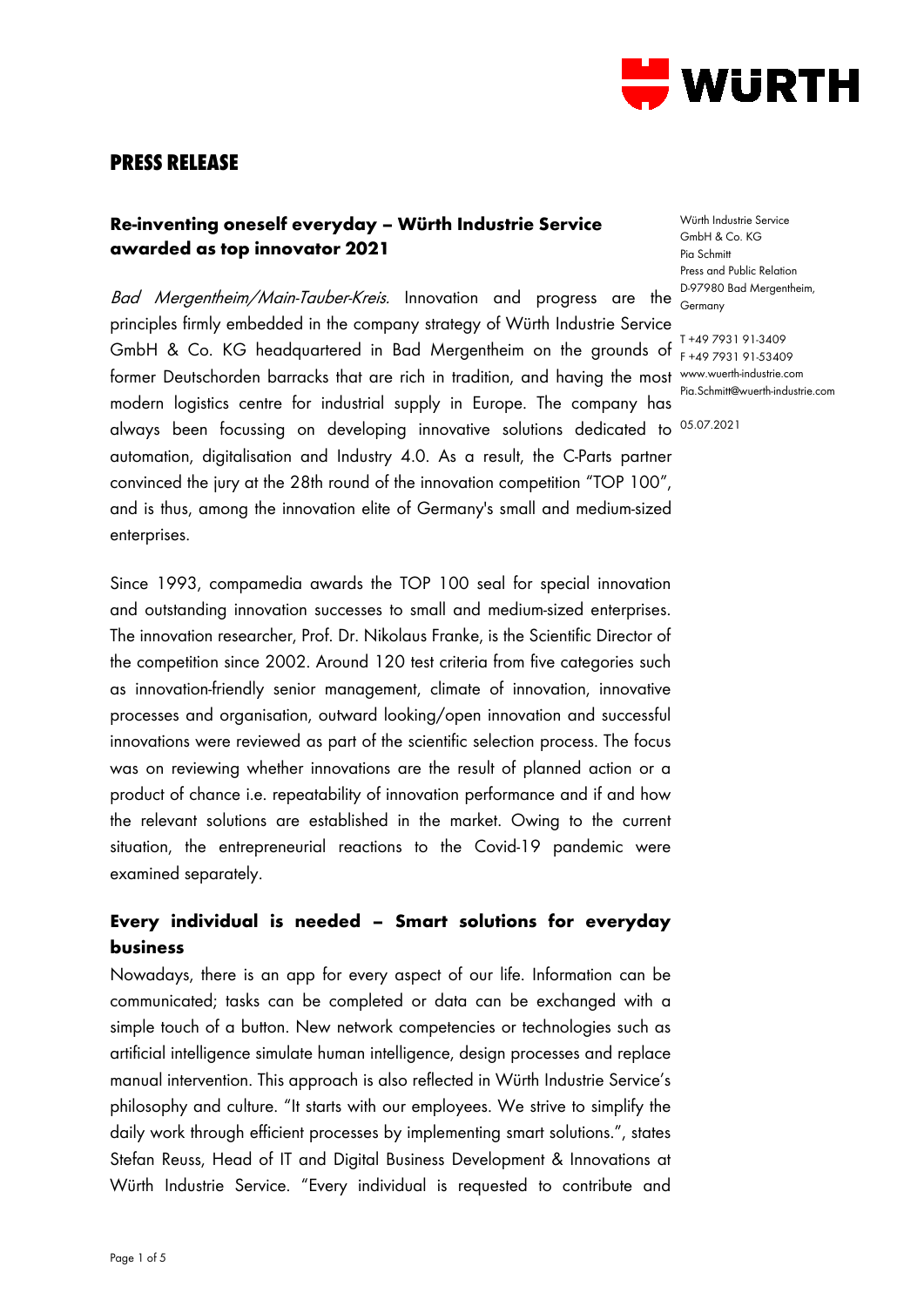

reinvent himself/herself every day.", adds Mr. Reuss. To support this process, there is an in-house Digital Business Development & Innovations department, which provides agile working methods and controls and coordinates innovation projects. Digital learning as well as use of virtual trainings and Elearnings boosts internal knowledge transfer. In this digital world, it is important to set the correct course for the future for the generation of future talents. The Covid-19 pandemic has made it particularly clear that digitalisation of work is in demand more than ever before, and is necessary both economically and politically. Würth Industrie Service therefore considers it indispensable to give attention to valuable resources handling trend-setting megatrends such as Virtual Reality. "We develop innovative solutions for networking with the customers, employees, universities and other business partners interactively by continuously driving the technological evolution of Virtual Reality in-house.", states Mr. Reuss.

## **Together towards success – system innovations for and with the customers**

Re-inventing oneself every day is the main focus of action for more than 20,000 customers. Digital and connected systems as well as automation technologies have been implemented for many years now. "True to the motto "together towards success!", we learn from and together with our customer. Keeping this in mind, we develop future-oriented solutions and make the existing systems even better and more efficient.", clarifies Mr. Reuss. By closely collaborating with research and industry, Würth Industrie Service is aware of the challenges faced by manufacturing companies and creates innovations, which meet the resulting demands of Industry 4.0. The innovation strength of Würth Industrie Service is visible in its supply systems, which engage in high level of automation. One of the innovative new development is about the size of a smartphone: With the battery-operated iPLACER®, the RFID technology is used not only for the ordering process, but also for inventory management. Equipped with a reader and transmitter, this iPLACER® can be placed anywhere - whether in production, at the workplace, in the assembly, logistics or intralogistics. As a result, the customers can benefit from an automated replenishment at any place, and in turn, a complete transparency of their consumptions. Connected systems thus provide the starting point for Industry 4.0 in modern C-Parts management. Owing to increasing customer requirements, high pace of innovation as well as constantly changing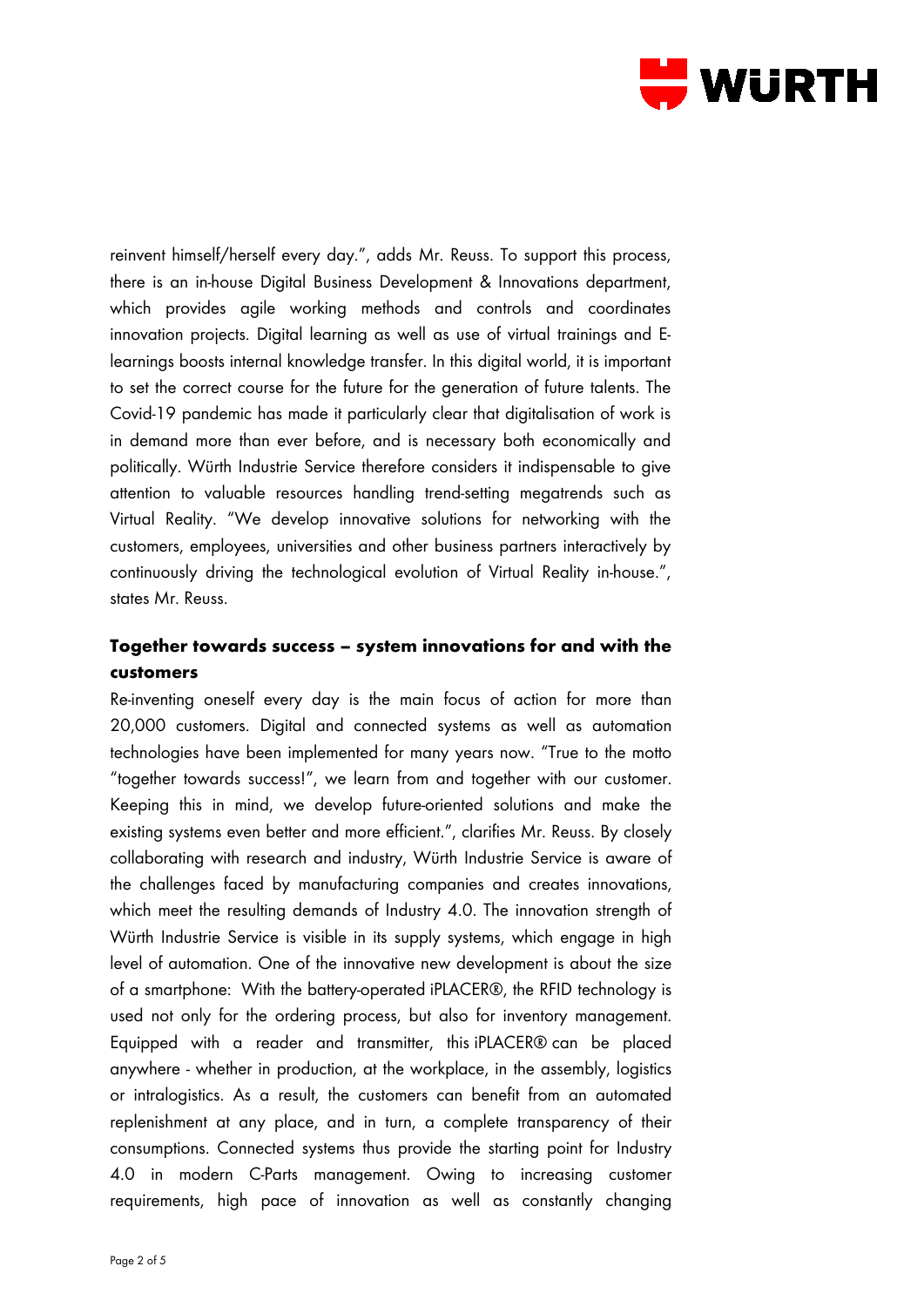

competitive and market landscape, Würth Industrie Service increasingly relies on innovation and networks extensively to enhance its capability for innovation, expand its skills and enter new market segments by working together with competent partners.

Impressed by the innovation strategy of Würth Industrie Service, compamedia awarded the company as top innovator 2021. On 26th November, there will be another occasion to celebrate: all the winners of the current year's Top 100 will gather for the 7th summit for German small and medium-sized businesses in Ludwigsburg to receive the award from Ranga Yogeshwar, the science journalist, who has been a mentor for this competition for innovation for the past ten years.

#### **Photo material:**

**Captions:**



Photo: top innovator 2021 award.jpg

Caption: Würth Industrie Service awarded with the TOP 100 seal of 2021.

Photo source: compamedia GmbH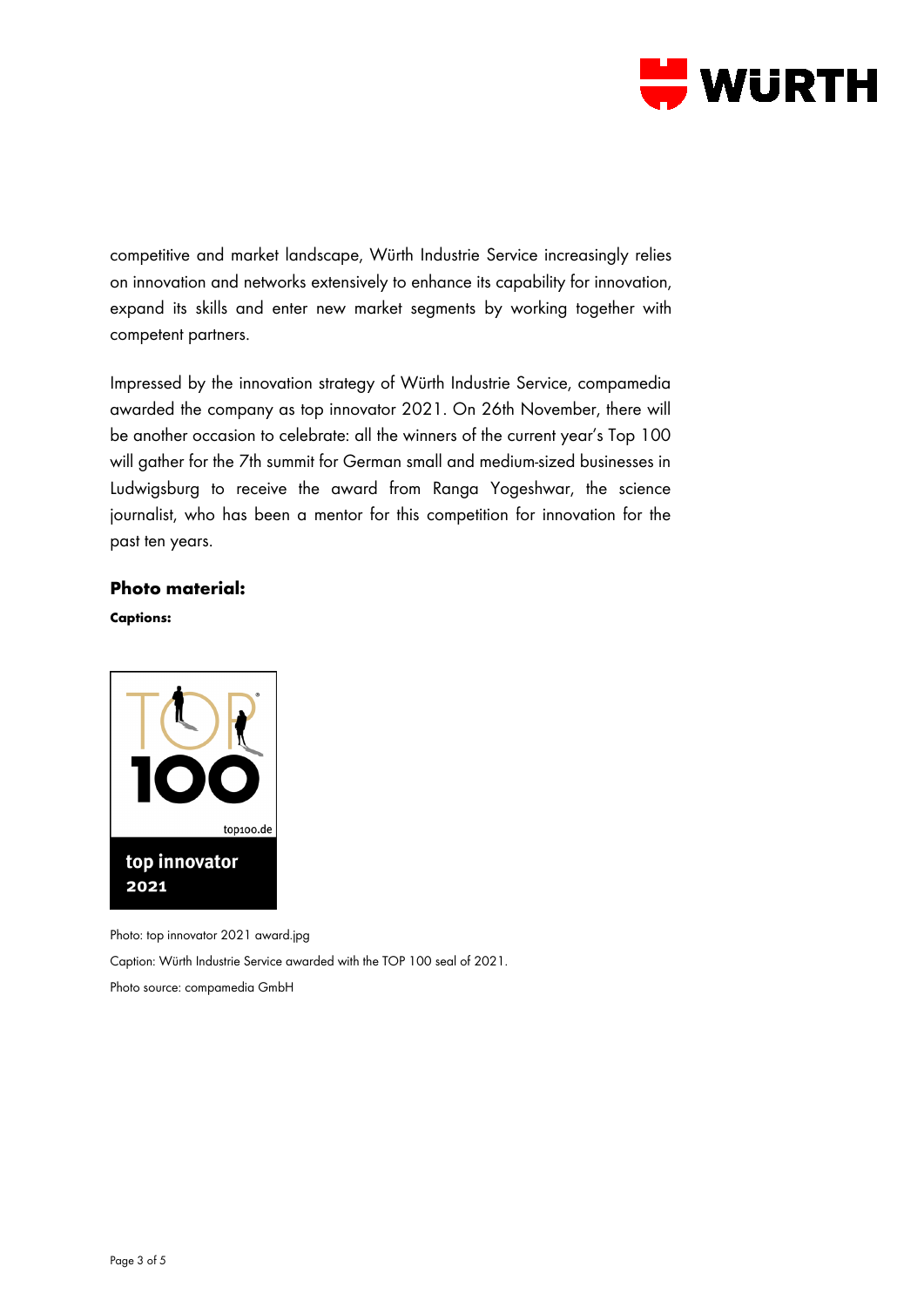



Photo: top innovator 2021.jpg

Caption: The C-Parts partner convinced the jury at the 28th round of the innovation competition "TOP 100". [\(f.l.t.r.](https://context.reverso.net/%C3%BCbersetzung/englisch-deutsch/f.l.t.r) Stefan Reuss, Head of IT and Digital Business Development & Innovations at Würth Industrie Service, Martin Jauss, General Manager of Würth Industrie Service)

Photo source: Würth Industrie Service GmbH & Co. KG



Photo: iPlacer.jpg Caption: iPLACER® the flexible RFID module Photo source: Würth Industrie Service GmbH & Co. KG